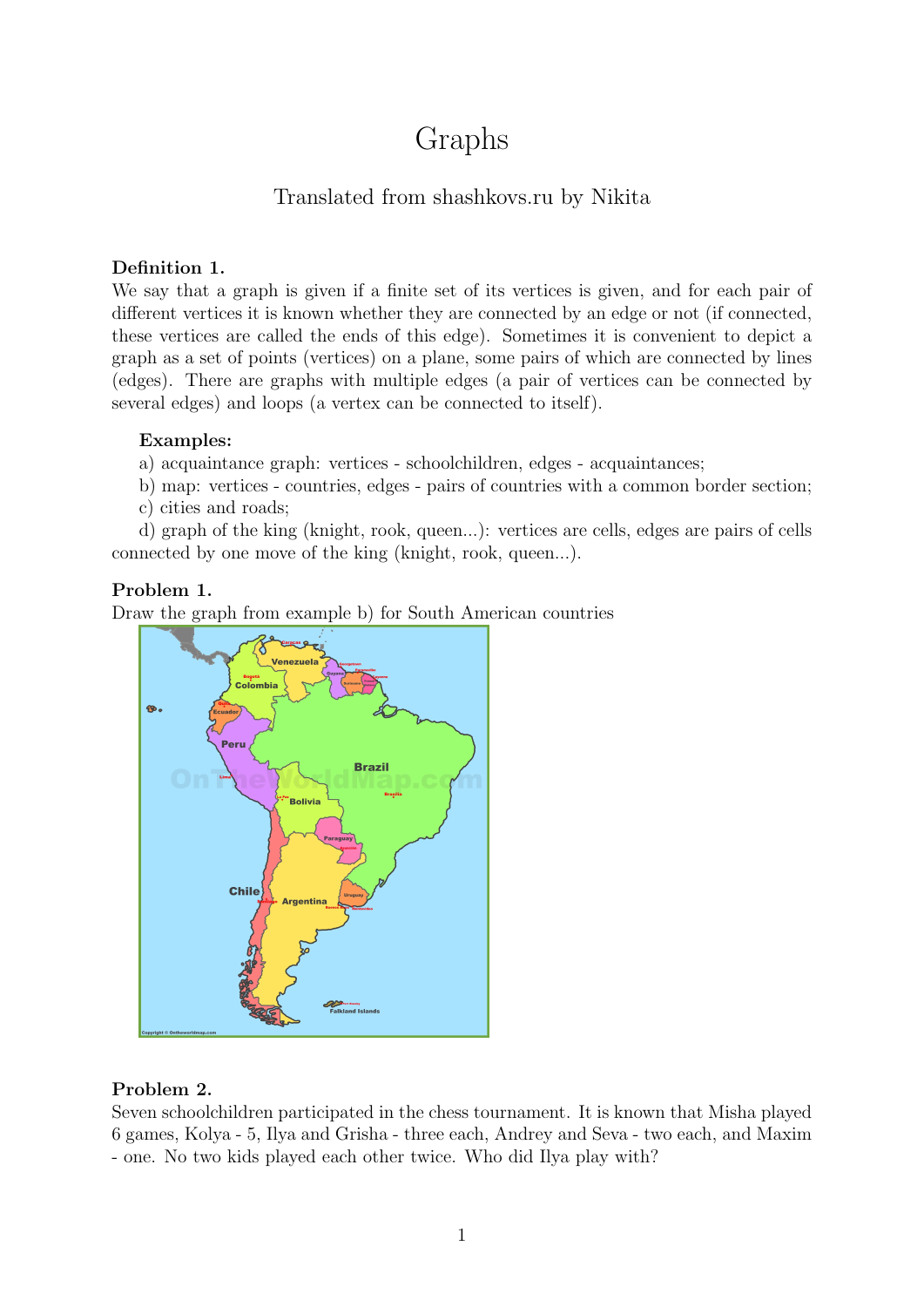## Problem 3.

Write the digits  $0, \ldots, 9$  in a row so that the number formed by any 2 following digits is divisible by 7 or 13.

# Definition 2.

Two graphs (without loops and multiple edges) are called isomorphic ("identical"), if it is possible to enumerate the vertices of each graph with the same set of different numbers so that the condition is fulfilled: if two vertices in the first graph are connected by an edge, then in the second graph the vertices with the same numbers are connected by an edge, and vice versa.

#### Problem 4.

Divide the graphs into groups of isomorphic graphs.



#### Problem 5.

Draw all mutually non-isomorphic graphs with at most four vertices.

#### Problem 6.

Are graphs isomorphic?



#### Definition 3.

A complete graph is a graph in which every two different vertices are connected by one edge.

#### Problem 7.

(a) How many edges can there be in a complete graph with n vertices? (Such a graph is denoted by  $K_n$ .)

(b) Draw  $K_4, K_5, K_6$ .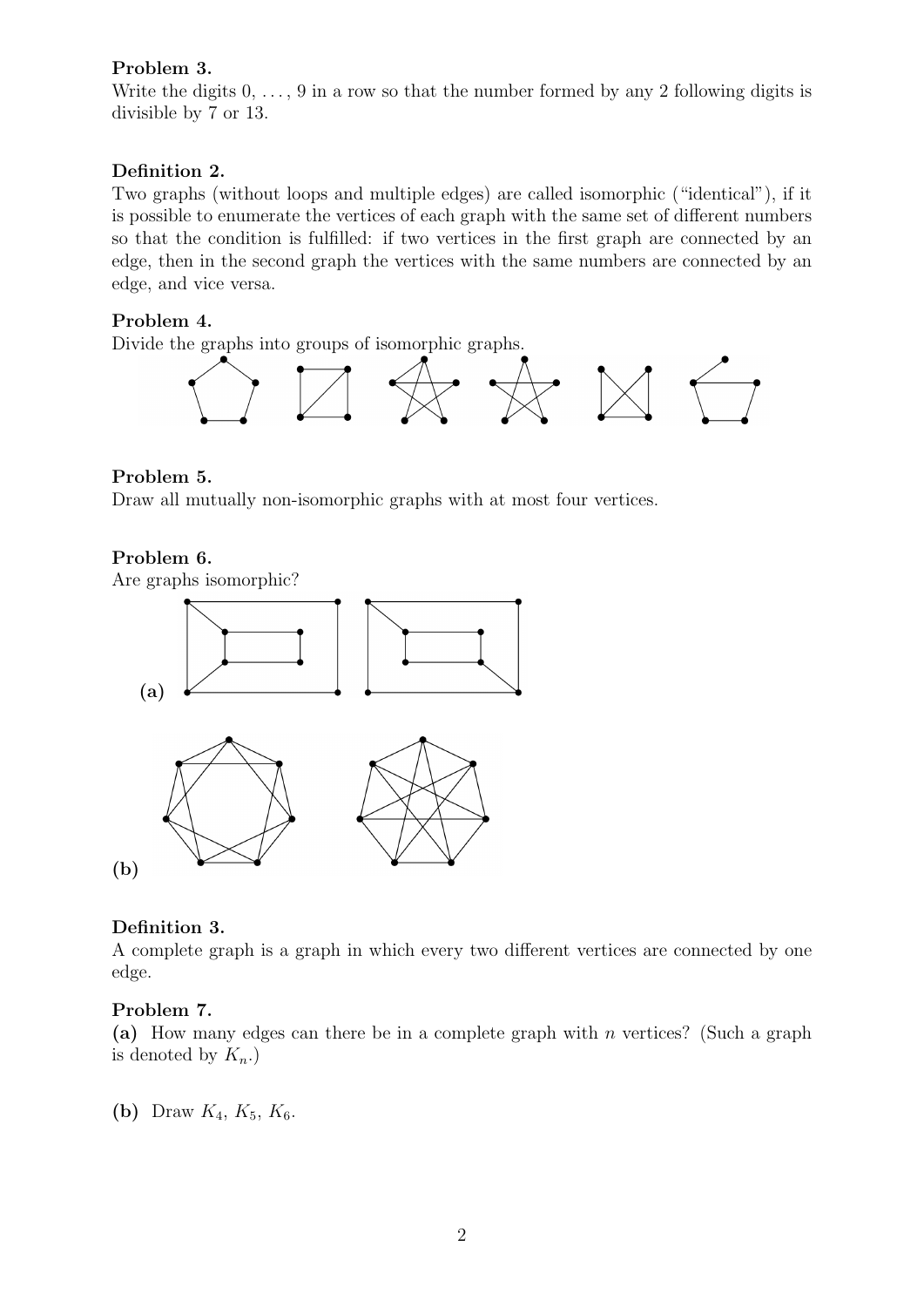#### Problem 8.

(a) Petya is standing, and 5 people are coming towards him. Prove that among them there are either three who know Petya or three who don't know Petya.

(b) Prove that among any 6 people there are either 3 pairwise acquaintances or 3 pairwise strangers.

(c) What if there are only 5 people?

## Problem 9.

A sheet contains (a) 178; (b) 179 points. Two players play a game: each in his turn connects two points with a line. You cannot connect a pair of points that are already connected. The player loses if after their move from any point you can go to any other along the lines. Who can secure victory?

## Definition 4.

The degree deg V of a vertex V is the number of edges going out of it (for graphs with loops, the loops are counted twice).

#### Problem 10.

How many edges are in the graph of the (a) rook;

(b) king (on the  $8 \times 8$  board, see the definition of rook graph before Problem 1).

## Problem 11.

(a) How are the sum of vertex degrees of a graph and the number of its edges related?

(b) Is it true that the number of vertices of odd degree in any graph is even?

## Problem 12.

There are 27 children in a class.

(a) Prove that at least two of them have equally many friends in the class.

(b) Student Yang noticed: the other 26 have a different number of friends in the class. How many of them are friends with Yang?

## Definition 5.

A path (of length  $n$ ) is a sequence of vertices and edges connecting adjacent vertices:  $V_1, e_1, V_2, e_2, \ldots, e_n, V_{n+1}$ . If  $V_1 = V_{n+1}$ , the path is called cyclic, and if the edges are distinct, it is called a cycle. A path without repeating vertices is called a simple path.

## Problem 13.

A tourist arrived at a station and went for a walk along the streets. Prove that he can return to the station at any time, passing only those sections of streets that he has already passed an odd number of times.

## Definition 6.

A graph is called connected if every two of its vertices are connected by a path.

#### Problem 14.

Let G be a graph with n vertices. Suppose that the degree of each vertex is at least  $\frac{n-1}{2}$ . Prove that it is connected.